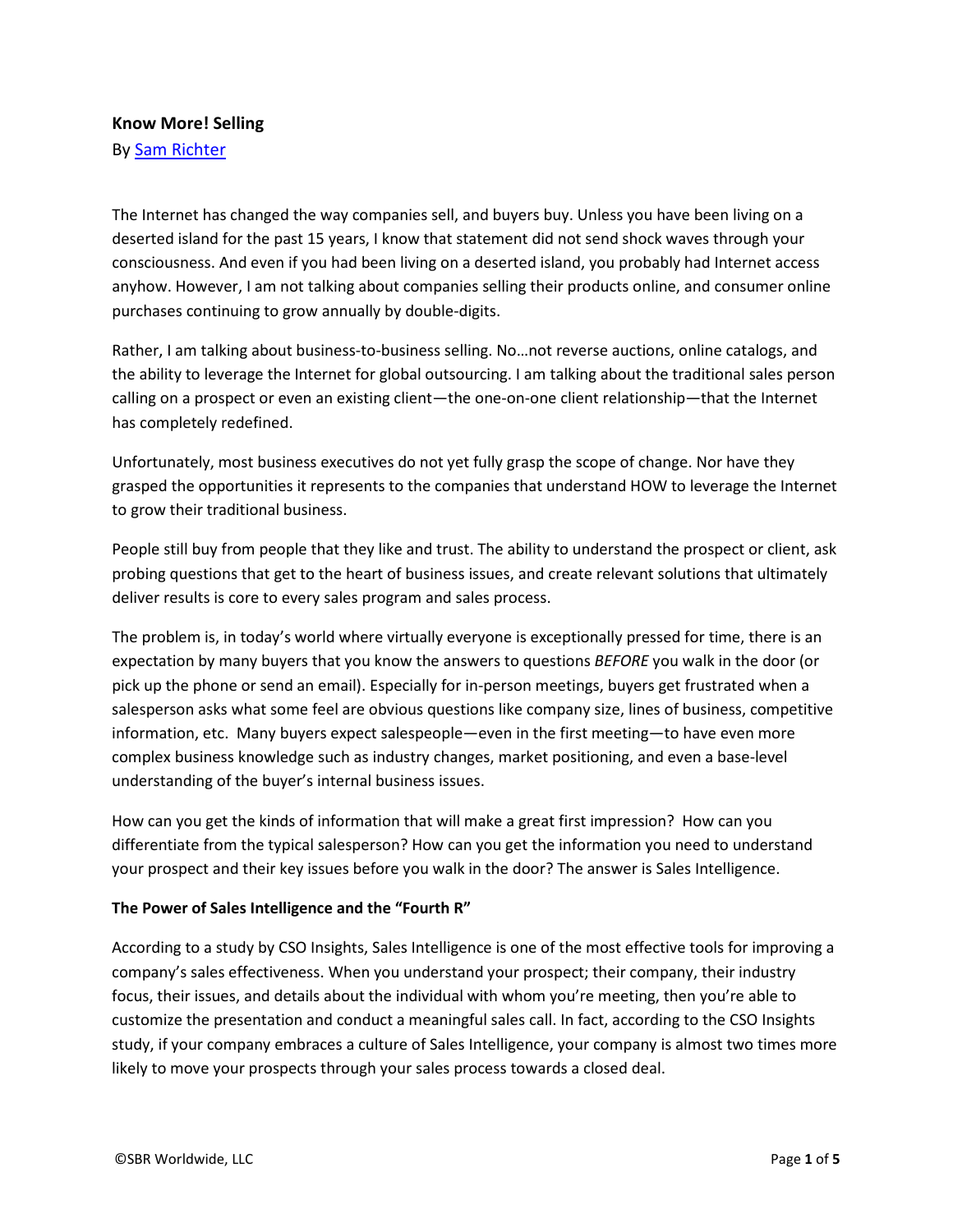Yet, according to the CSO Insight study, fewer than 10% of companies provide their people the training and resources necessary to conduct Sales Intelligence. Why?

Historically, students of business and sales are taught that success comes from mastering the traditional "Three Rs" of reading, writing, and arithmetic. If you learn to communicate effectively, write a good proposal, understand a financial spreadsheet, and manage a realistic budget, the chances are good that you will succeed in business.

In today's value-oriented business marketplace, the "Fourth R" – research – is the tool that truly differentiates one business from the next and one salesperson from the next. Talk with anyone who is an expert at influencing people, from a minister to a politician to a great salesperson, and they all practice the "Fourth R." If you understand what interests the people you meet with, if you know what they genuinely care about, you gain permission to ask relevant questions and engage people to share what they most likely do not share with others.

When you are armed with relevant data, you are able to not only ask better questions, but you also massively increase your credibility. Remember, people buy from people. People buy from people they trust. And people trust people who can intelligently engage in meaningful dialogue.

Asking a generic question like: "What are the key barriers to you achieving your objectives?" shows your prospect that you are a trained salesperson. Asking a prospect a question like, "I see that your biggest competitor, Widget Corporation, is coming out with a new product and I was wondering how you plan to differentiate yourself?", shows your prospect that you are a true professional who understands the market.

The "Fourth R" is a powerful tool that, once applied in every sales interaction, will elevate you to the top one percent of all salespeople. The good news is that virtually anyone can learn to master the "Fourth R." You don't have to attend library school. You don't need a private investigator's license. You just have to follow a few simple steps.

## **How the Impersonal Web has Made Selling More Personal**

Admit it; the Internet has made you a lazier salesperson. Instead of calling, you email. Instead of inperson meetings, you hold a Web chat. Instead of truly understanding your prospects and clients, you look at their Web page.

Remember earlier, I discussed how the Web has changed the world for the traditional relationshipbased salesperson, but most salespeople do not comprehend the magnitude. That is because what the Web has done, is made it fast and easy to practice the "Fourth R."

When used for Sales Intelligence purposes, the impersonal Web makes it easier to be more personal. Via the Web, you can quickly find the information you need to craft relevant presentations, pitches, and proposals to help you interact with prospects and clients in ways you know are *meaningful to them.* **To find the right information, you just have to know where and how to look.**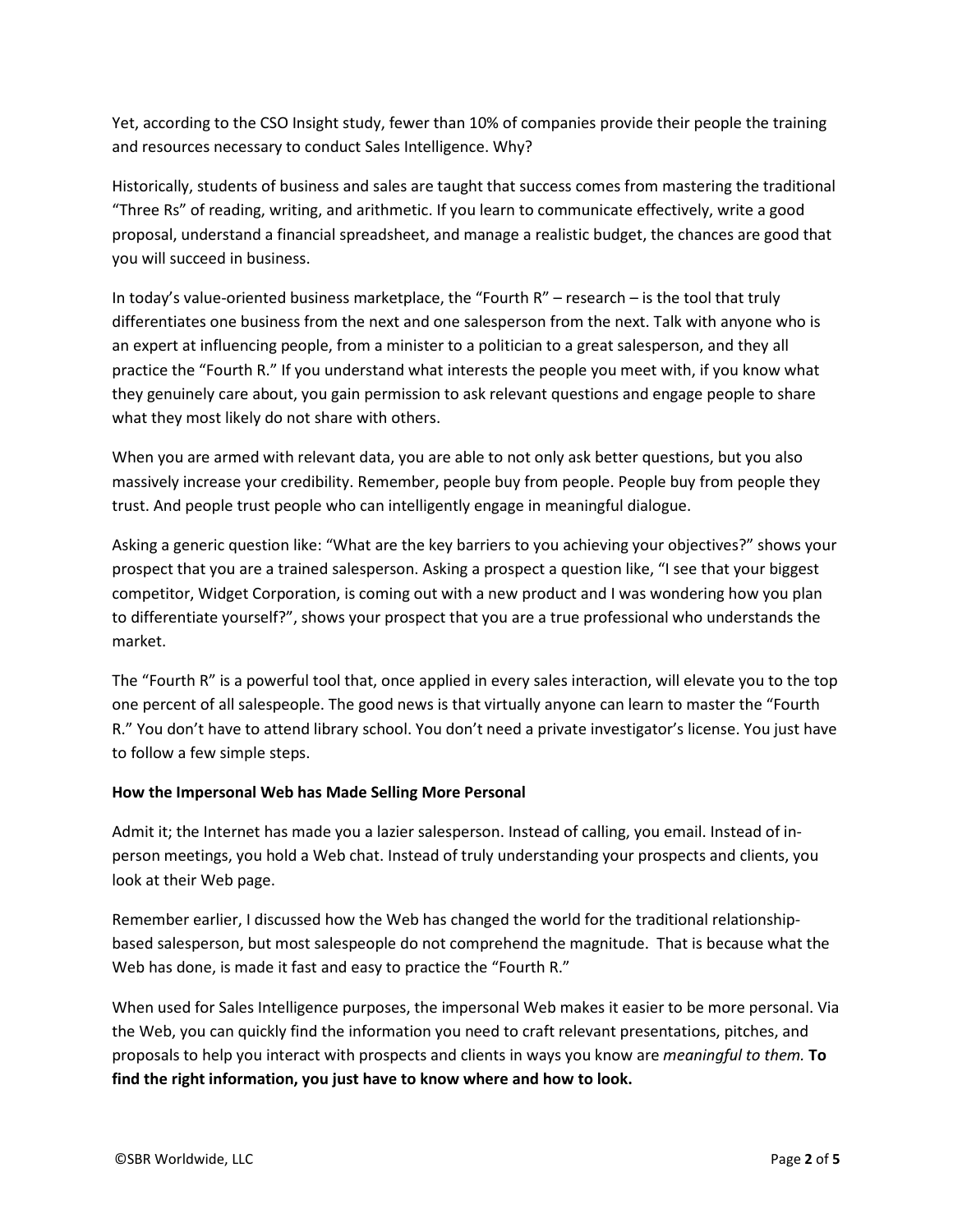Searching for information online can be very frustrating. Popular search engines like Google and Bing continue to make amazing strides in their ability to gather information. They have added tens of millions of Web pages to their databases and introduced new search features that make finding information easier and more personal. New search engines seem to launch every week, each with a new way to locate and display search results.

Yet with all of the advances made in search technology, finding relevant, credible, and timely information online is challenging and time-consuming for most people. Many people, even those who have grown up using the Internet, have little knowledge of how to conduct efficient searches and, thus, waste an incredible amount of time searching for business information.

Following are a few of the resources featured in the Know More! training program and best-selling and award-winning book, *Take the Cold Out of Cold Calling* (named the 2012 Sales Book of the Year). When you use these tips, tricks and resources, you will be well on your way to mastering Sales Intelligence, and winning more business than you ever thought possible.

- **Google Filetype Search:** From company proposals to vendor and client lists, companies think that the files they post online for colleagues to download are secure. But if not properly protected, Google can index the data and make it available to people who know how to look.
	- 1. Enter the information you want and/or the company name (use quotations around phrases e.g. "paper industry" or "Widget Corporation").
	- 2. Enter filetype: (filetype colon) and then choose a filetype extension e.g. pdf = adobe acrobat; xls = Excel spreadsheets; ppt = PowerPoint document; doc = Word document. For example…
		- o **"Paper industry" + "membership list" filetype:xls** will search for a paper industry membership list in Excel format. Or said another way…a PROSPECT list for companies within the Paper Industry.
		- o **"Plastics industry" + trends OR issues filetype:pdf** will locate research reports and/or articles related to trends or issues in the plastics industry.
- **YouGotTheNews:** Your clients and prospects are amazingly passionate about one thing: themselves. When you can find a recent news article about the person and/or company you're meeting with, it's a great way to establish your credibility, show the other person that you care, and engage in meaningful dialogue.

If your prospect or client is a large company, search engines like Google, Bing, and Yahoo, do a great job of delivering recent news. But if your prospect or client works at a smaller firm, good luck finding relevant news articles. Until now.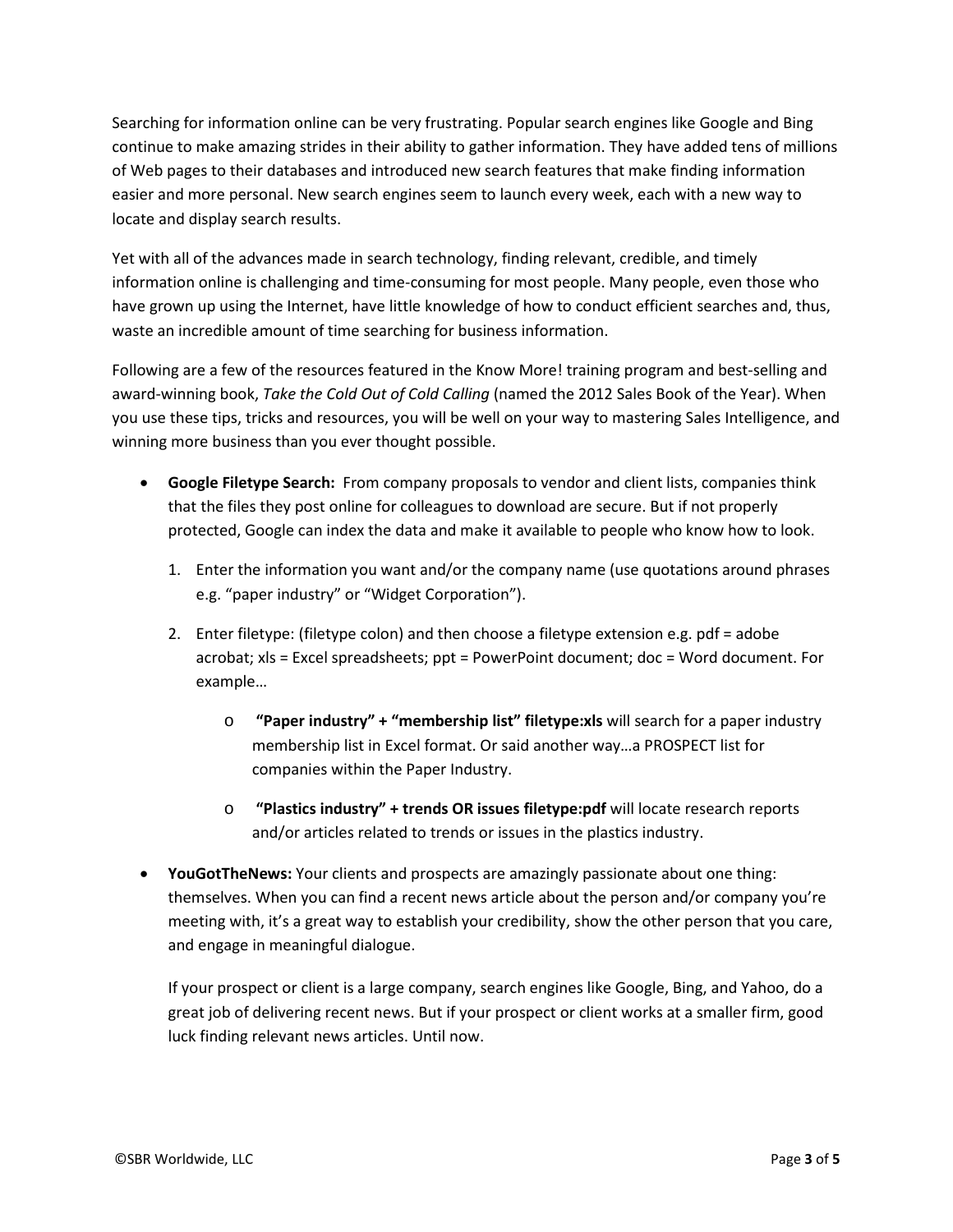Go to [www.yougotthenews.com](http://www.yougotthenews.com/) and search for news articles from thousands of local and national news sources. Type the name of a company or a person in the search form, add a location if relevant, and any keywords.

On the results page, use the tabs to sort your results by press releases, national news, business news, and local news. Click the Relevancy button to sort your result by search relevance or date.

- **BuzzFile:** Go to [http://www.buzzfile.com/Home/Basic.](http://www.buzzfile.com/Home/Basic) Enter the name of a company and then choose from the result list. You'll find basic company information including contact information, approximate revenue, number of employees, and more. Scroll down and learn about the community where the business is located. On the sidebar, you'll find a list of similar companies in the same geographic area.
- **LinkedIn.com:** This social networking site is a great way to research people, and even receive virtual referrals and recommendations—the most powerful kind of marketing. Once you are registered a[t www.linkedin.com,](http://www.linkedin.com/) invite people into your network. Your network grows exponentially because as people accept your invitations, and you accept theirs, everyone's network is shared.

As your network grows, search for people by name, company, job title and more. Use the Advanced Search for the best results.

Following a search, if you see a name of someone you are interested in learning about, click their name and view their LinkedIn profile. Each person creates his or her own online profile, so you can learn a lot about someone's background and interests, as you are basically looking at their online resume.

If you find someone you would like to meet, you can request a referral from one of your first level contacts—just click the "Get Introduced" link. Choose the person you know who knows the person you would like to meet. Write both a note, and LinkedIn will facilitate the online introduction.

• **Your Local Library:** Most people are not aware of this, but one of the most powerful business research resources around is your local public library. Big companies with big budgets pay for expensive databases and list building services. What you probably do not realize is most libraries have the same or similar databases that you can use.

Best of all, you can access these databases free of charge (well…they are not exactly free because your tax dollars paid for them). Even better is you can often access most of these databases at no charge via your own home or work computer, any time you'd like. Just find your library's Website and look for a tab or link titled "databases" or "online resources." Click on the link to access the database and enter in your library card number. In seconds you'll be logged into premium subscription databases at no charge to you or your company.